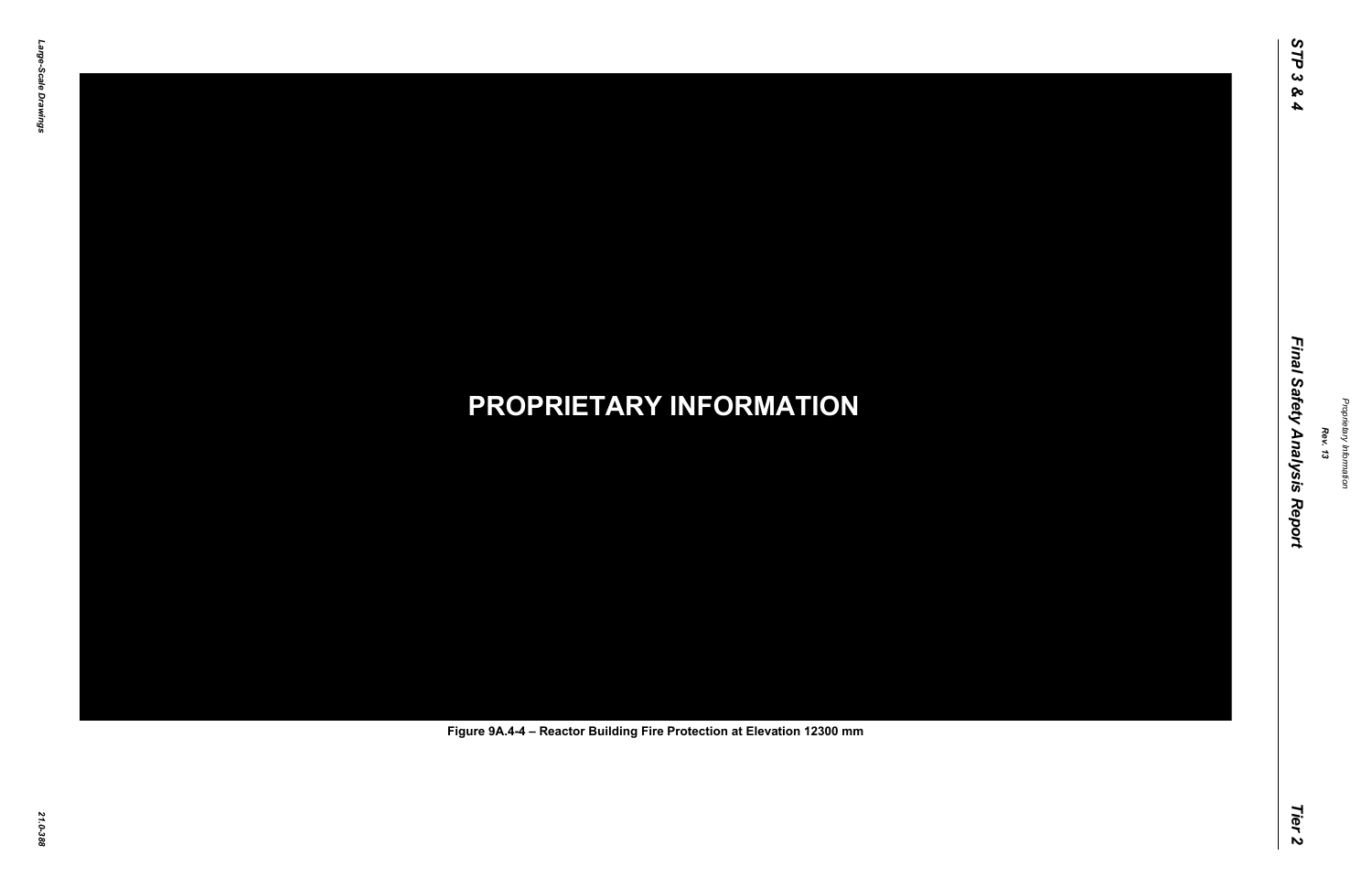# *21.0-389* **PROPRIETARY INFORMATION Figure 9A.4-9 – Reactor Building Fire Protection, Section A-A**

*Rev. 13*

### *STP 3 & 4 Final Safety Analysis Report Tier 2* Final Safety Analysis Report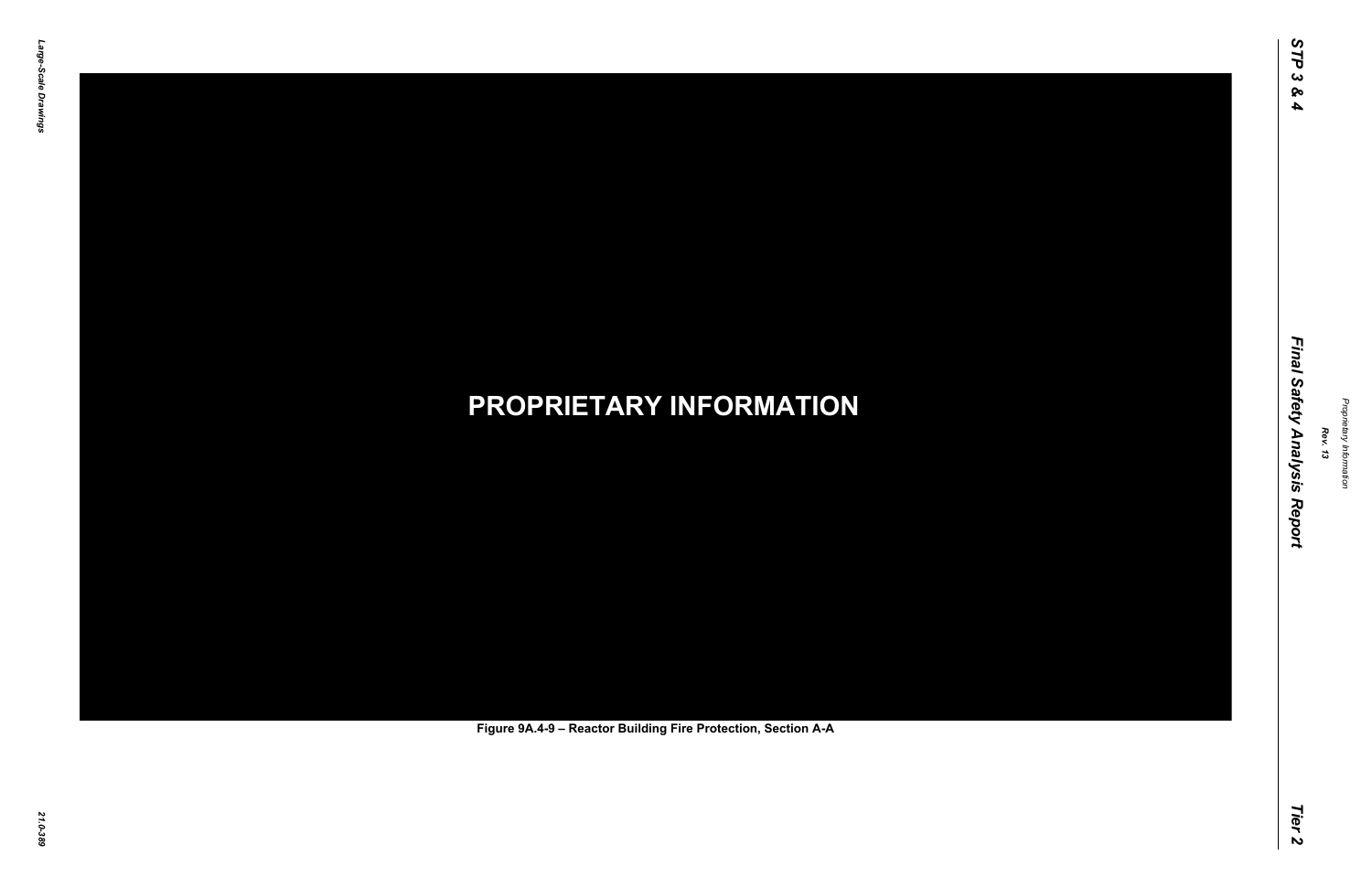# *21.0-390* **PROPRIETARY INFORMATION Figure 9A.4-17 – Turbine Building Fire Protection at Elevation 2300MM**

*Rev. 13*

### *STP 3 & 4 Final Safety Analysis Report Tier 2* Final Safety Analysis Report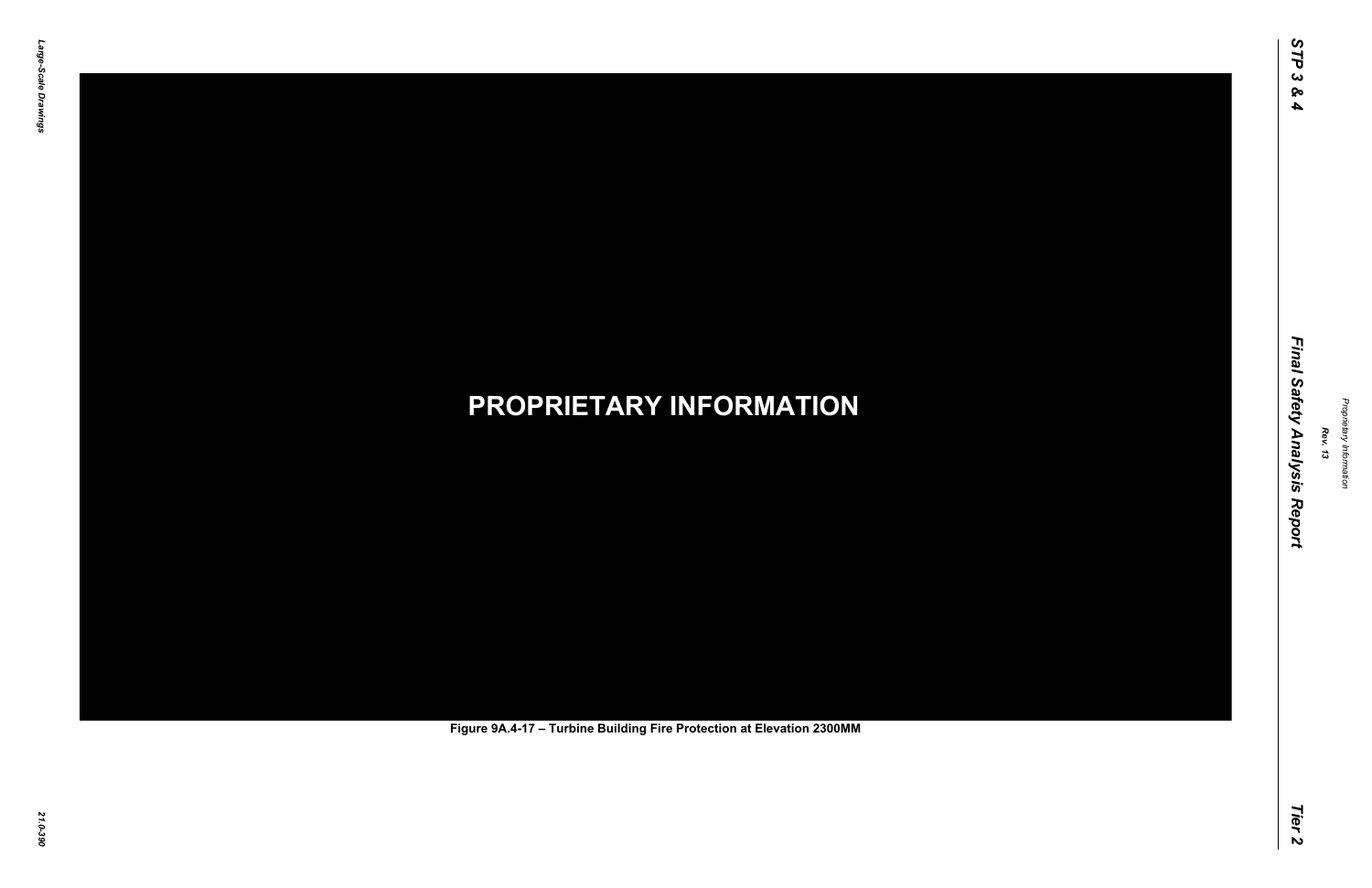# *21.0-391* **PROPRIETARY INFORMATION Figure 9A.4-18 – Turbine Building Fire Protection at Elevation 6300MM**

*Rev. 13*

### *STP 3 & 4 Final Safety Analysis Report Tier 2* Final Safety Analysis Report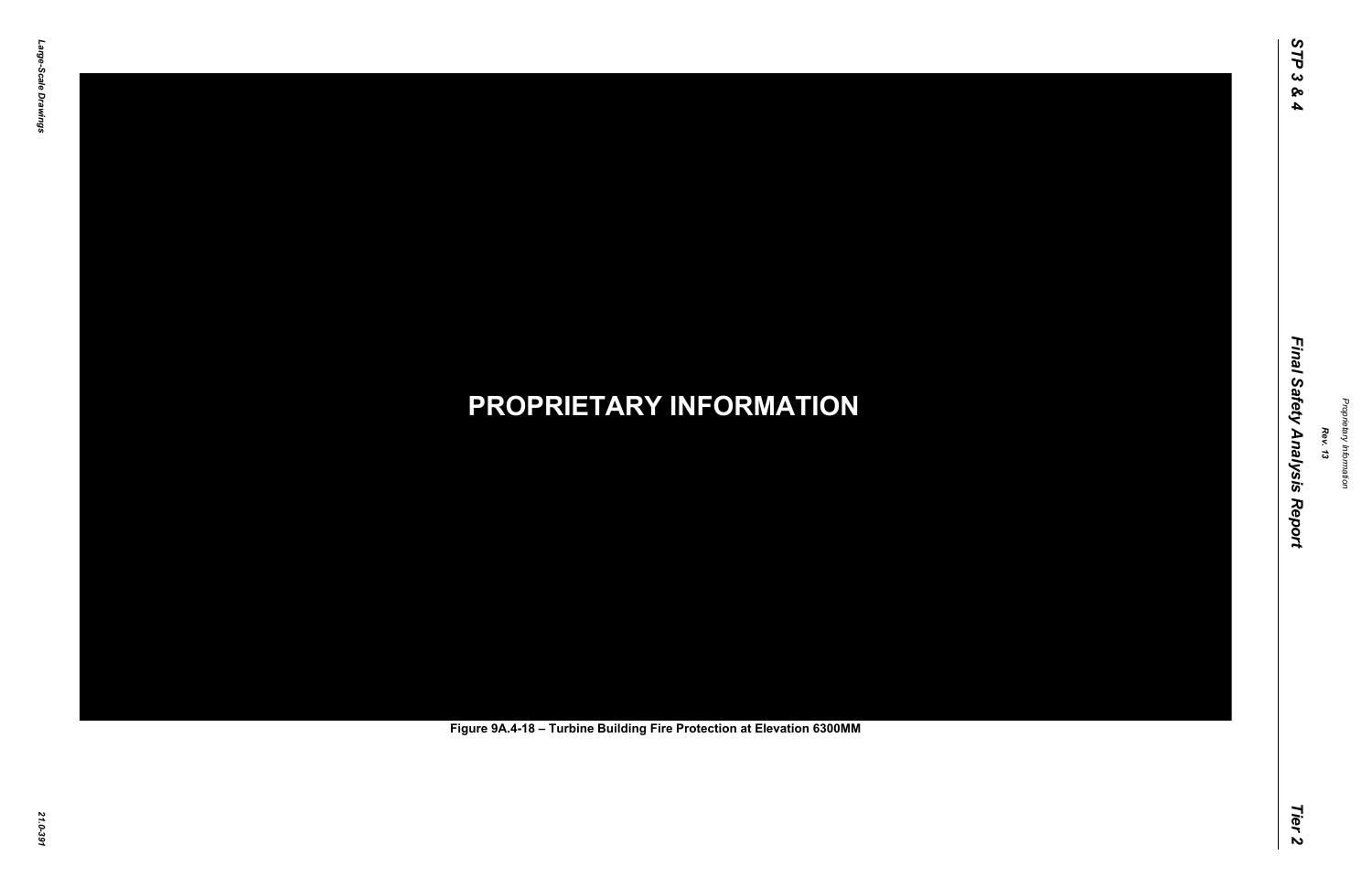# *21.0-392* **PROPRIETARY INFORMATION Figure 9A.4-19 – Turbine Building Fire Protection at Elevation 12300MM**

*Rev. 13*

### *STP 3 & 4 Final Safety Analysis Report Tier 2* Final Safety Analysis Report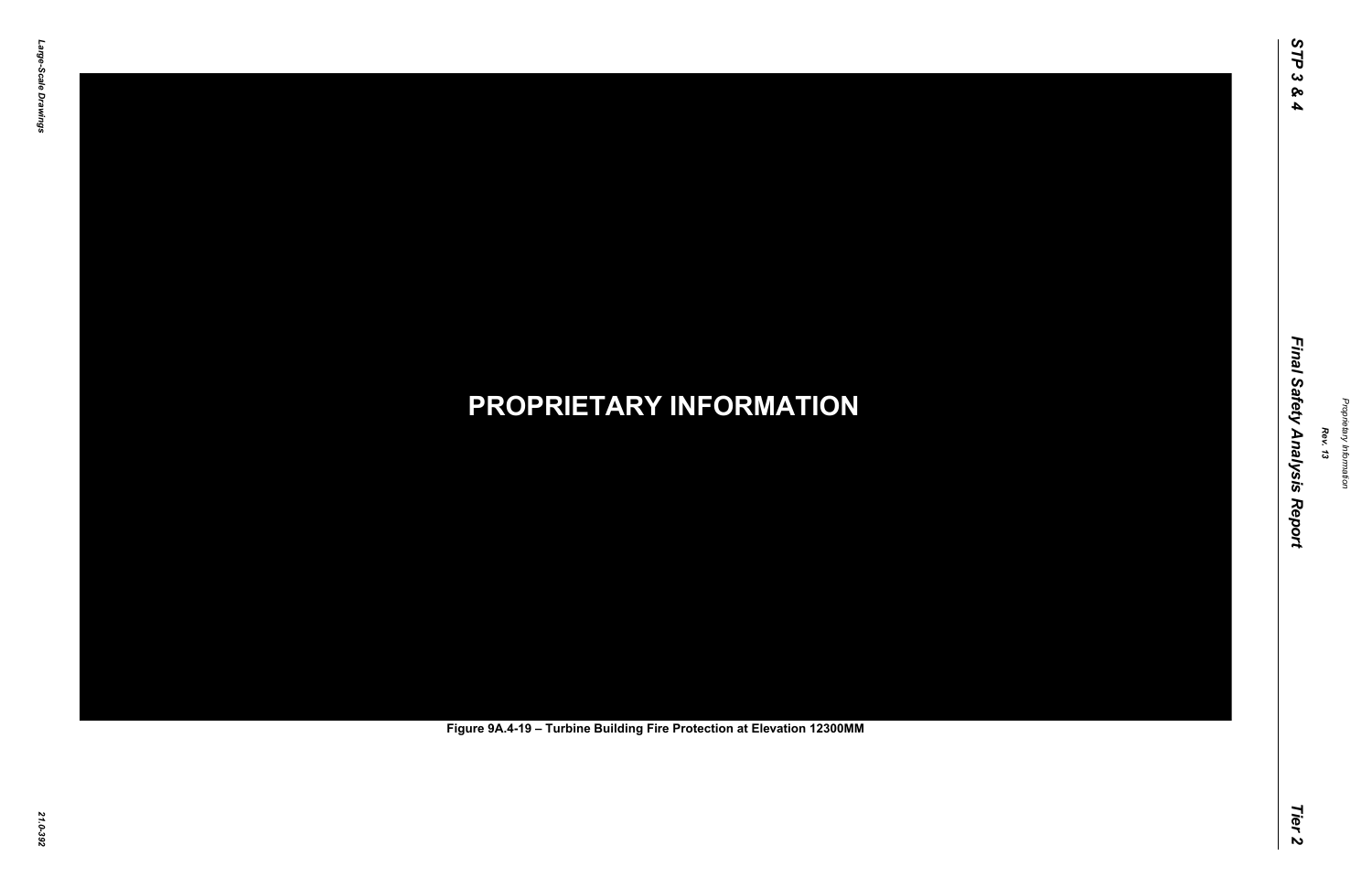# *21.0-393* **PROPRIETARY INFORMATION Figure 9A.4-20 – Turbine Building Fire Protection at Elevation 19700MM**

*Rev. 13*

### *STP 3 & 4 Final Safety Analysis Report Tier 2* Final Safety Analysis Report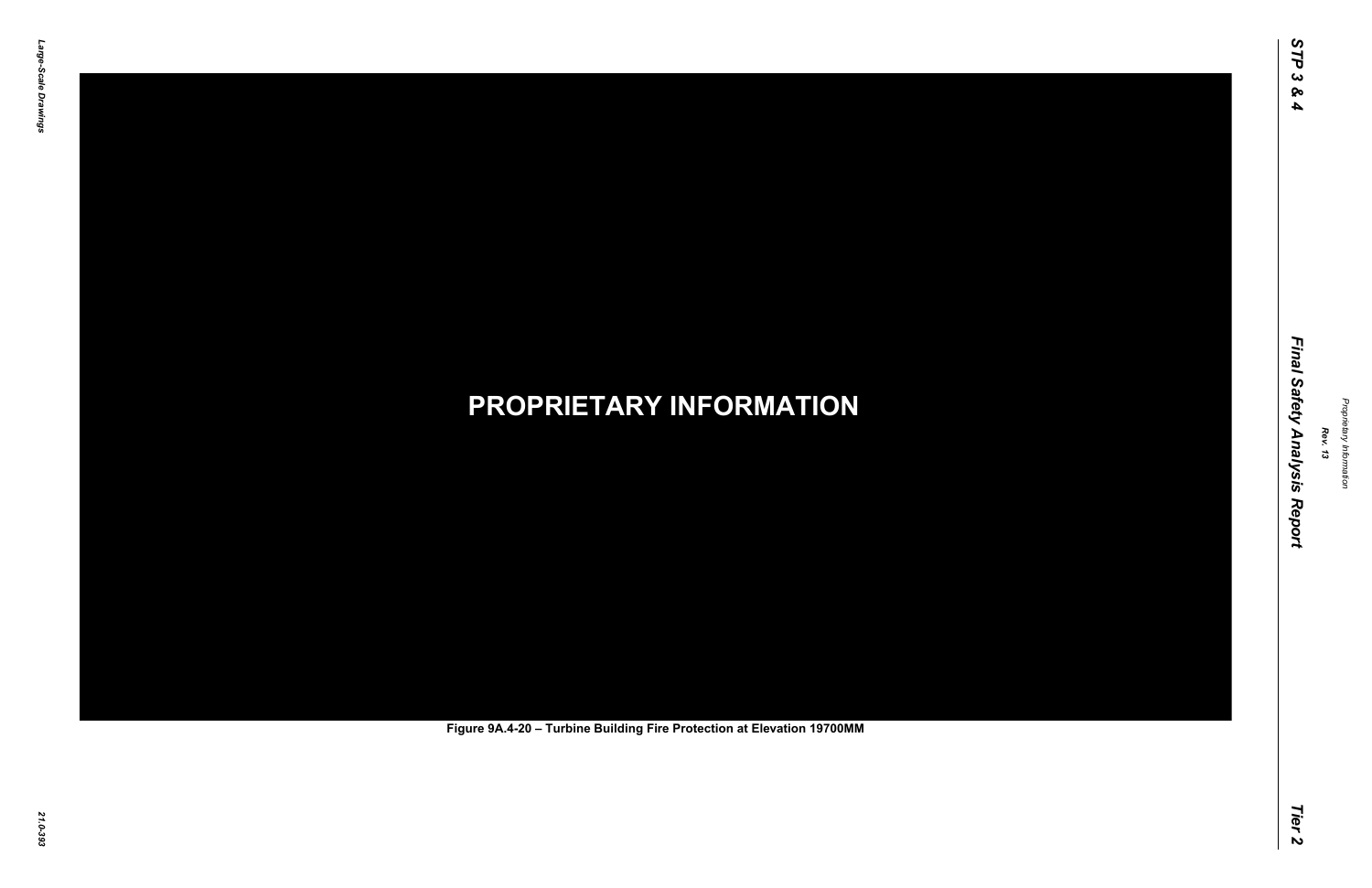# *21.0-394* **PROPRIETARY INFORMATION Figure 9A.4-21 – Turbine Building Fire Protection at Elevation 28700MM**

*Rev. 13*

### *STP 3 & 4 Final Safety Analysis Report Tier 2* Final Safety Analysis Report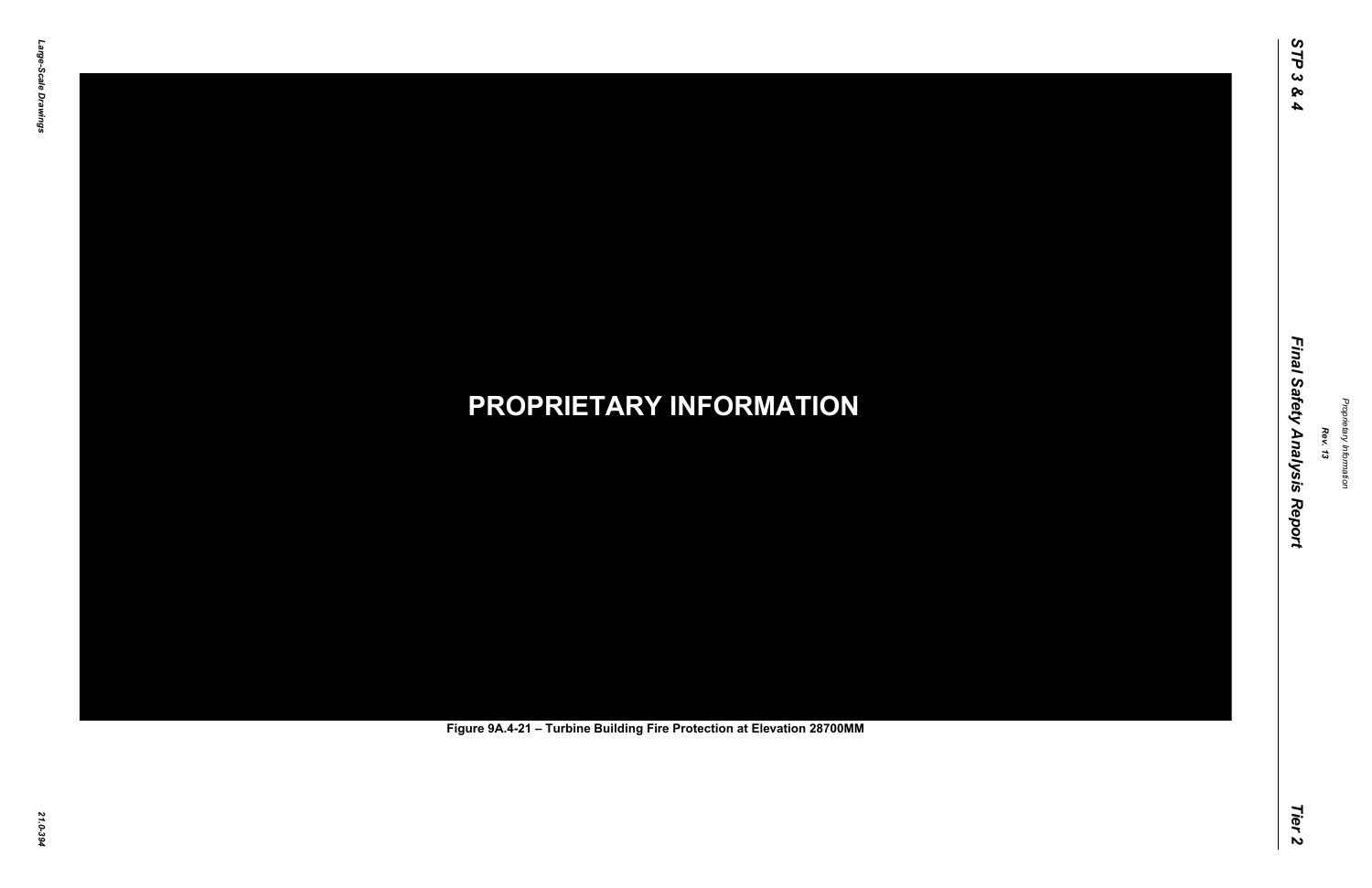## *21.0-395* **PROPRIETARY INFORMATION Figure 9A.4-28 – Radwaste Building Fire Protection, Sections A-A and B-B (Sheet 1)**

*Rev. 13*

### *STP 3 & 4 Final Safety Analysis Report Tier 2* Final Safety Analysis Report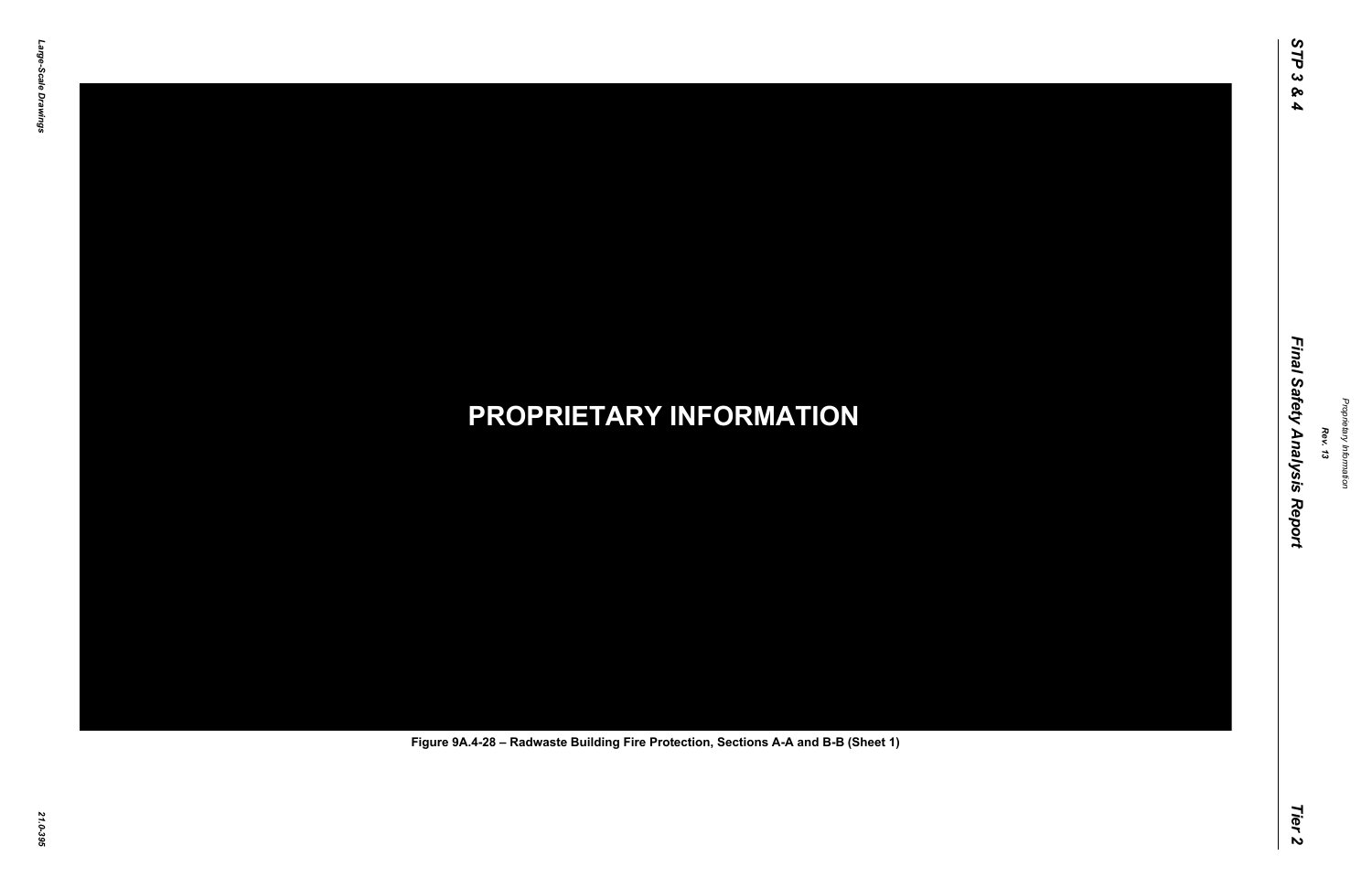## *21.0-396* **PROPRIETARY INFORMATION Figure 9A.4-28 – Radwaste Building Fire Protection, Sections A-A and B-B (Sheet 2)**

*Rev. 13*

### *STP 3 & 4 Final Safety Analysis Report Tier 2* Final Safety Analysis Report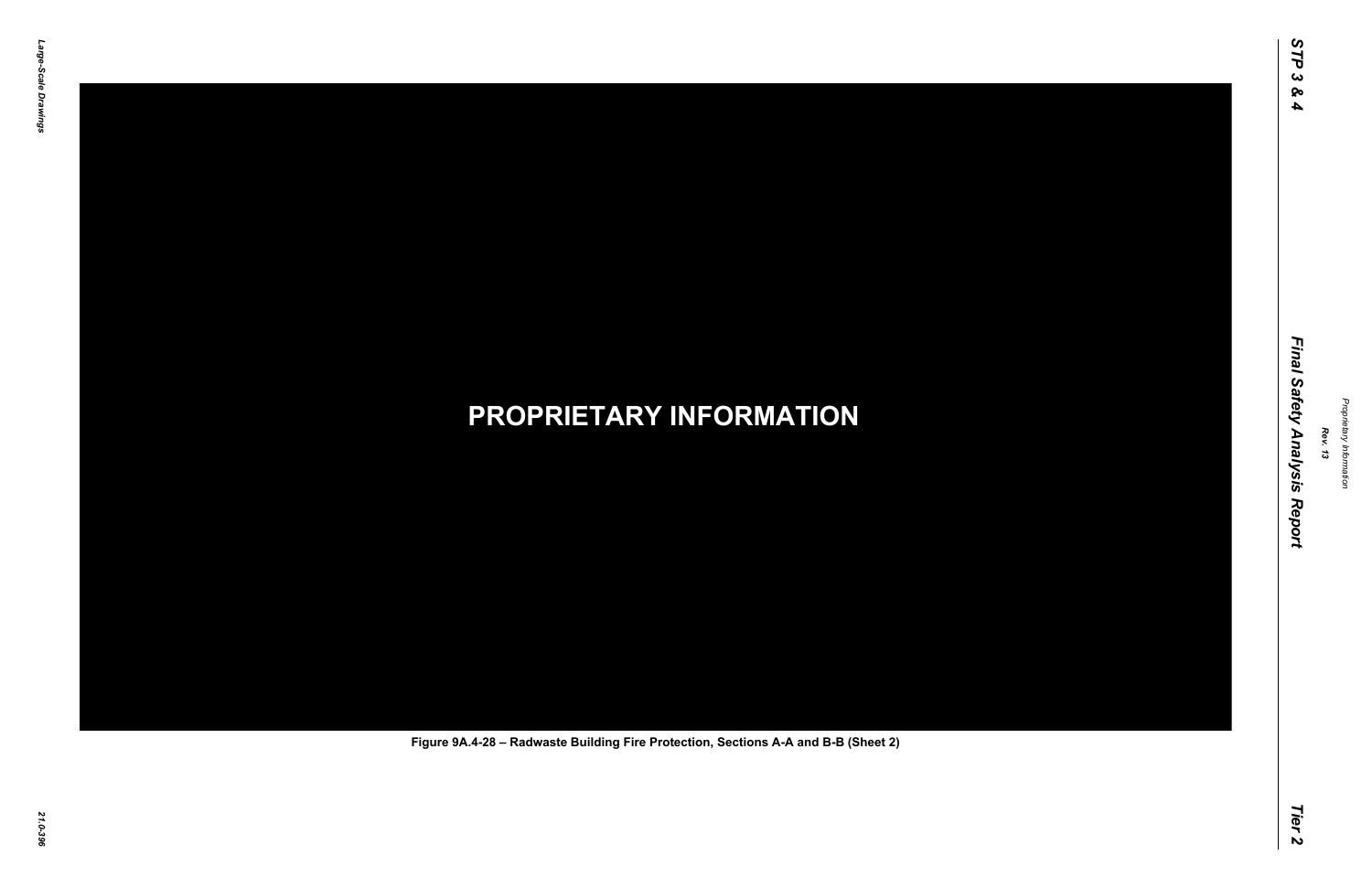### *21.0-397* **PROPRIETARY INFORMATION Figure 9A.4-29 – Radwaste Building Fire Protection at Elevation –1700 mm**

*Rev. 13*

### *STP 3 & 4 Final Safety Analysis Report Tier 2* Final Safety Analysis Report

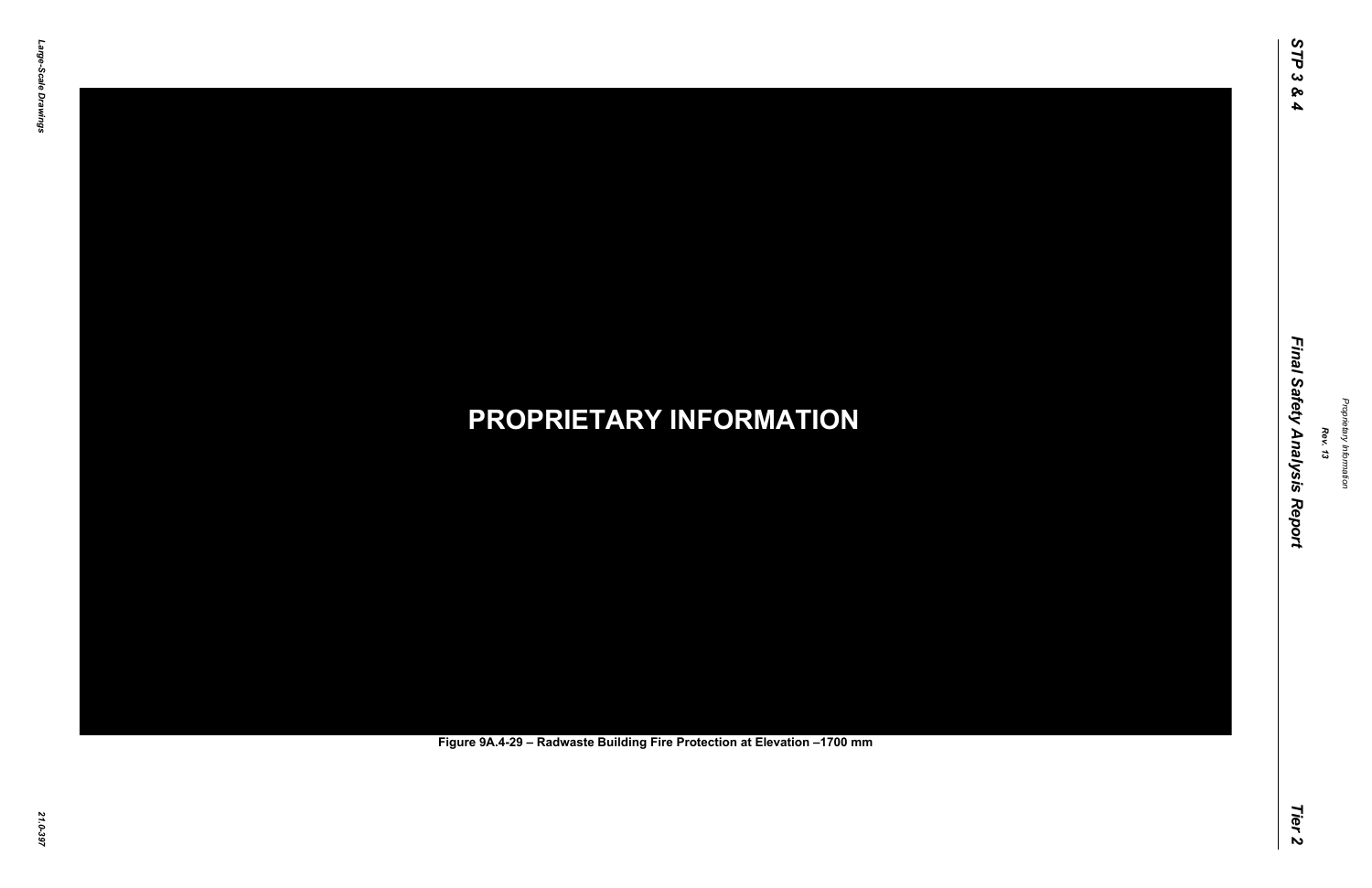## *21.0-398* **PROPRIETARY INFORMATION Figure 9A.4-30 – Radwaste Building Fire Protection at Elevation 5300 mm**

*Rev. 13*

### *STP 3 & 4 Final Safety Analysis Report Tier 2* Final Safety Analysis Report

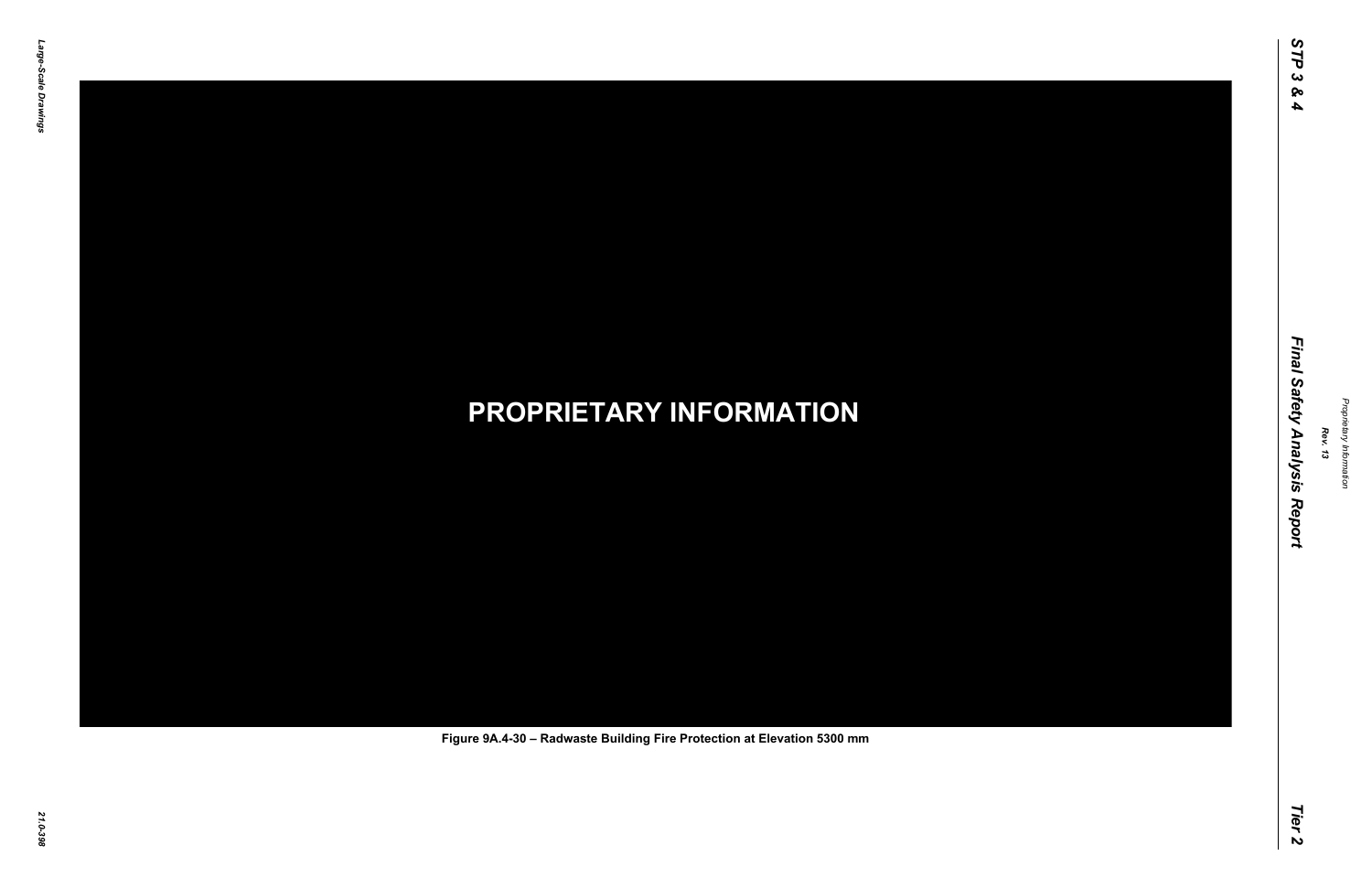## *21.0-399* **PROPRIETARY INFORMATION Figure 9A.4-31 – Radwaste Building Fire Protection at Elevation 12300 mm**

*Rev. 13*

### *STP 3 & 4 Final Safety Analysis Report Tier 2* Final Safety Analysis Report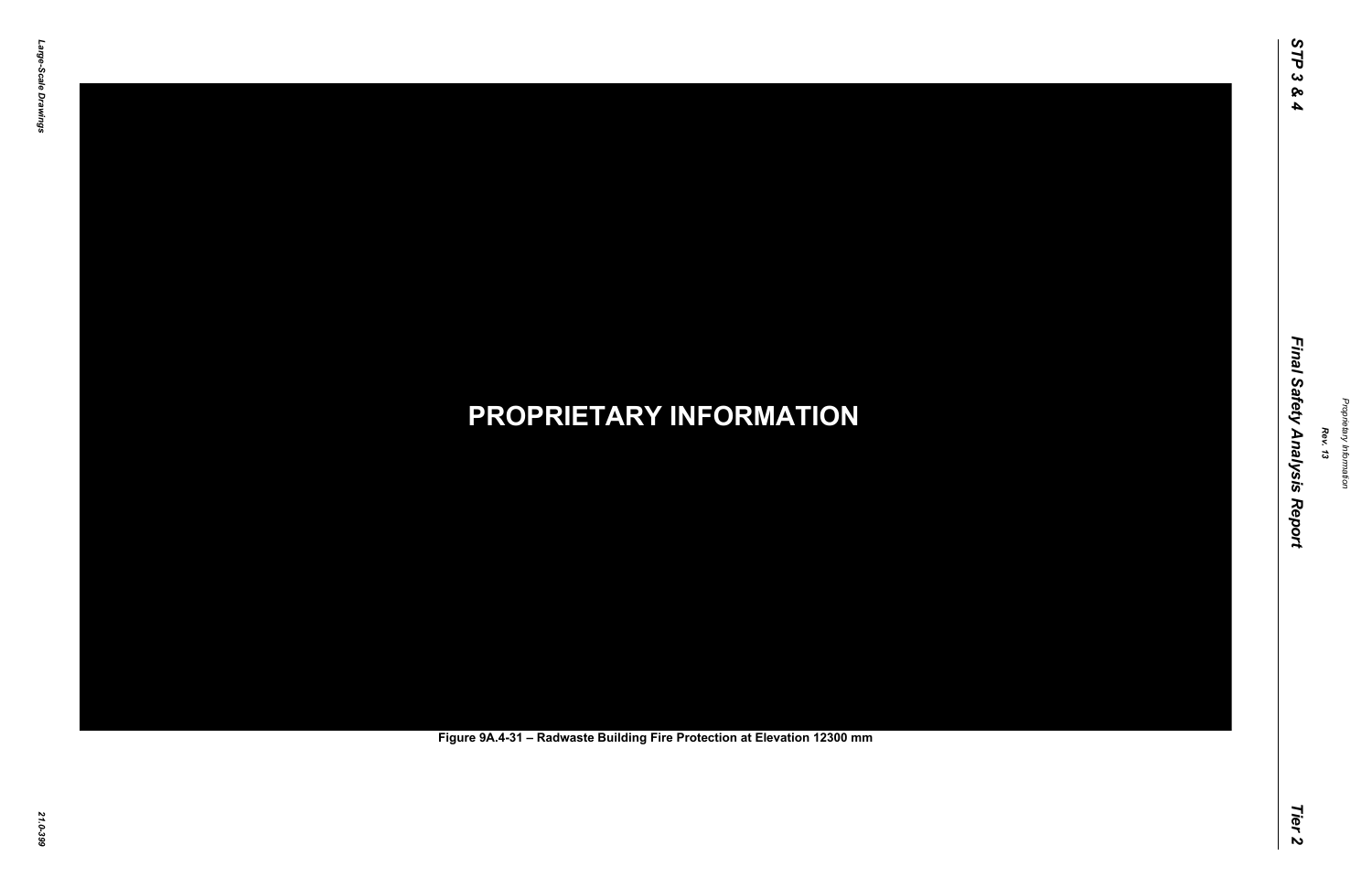### *21.0-400* **PROPRIETARY INFORMATION Figure 9A.4-32 – Radwaste Building Fire Protection at Elevation 19100 mm**

*Rev. 13*

### *STP 3 & 4 Final Safety Analysis Report Tier 2* Final Safety Analysis Report

STP<sub>3</sub>

 $\infty$  $\blacktriangle$ 

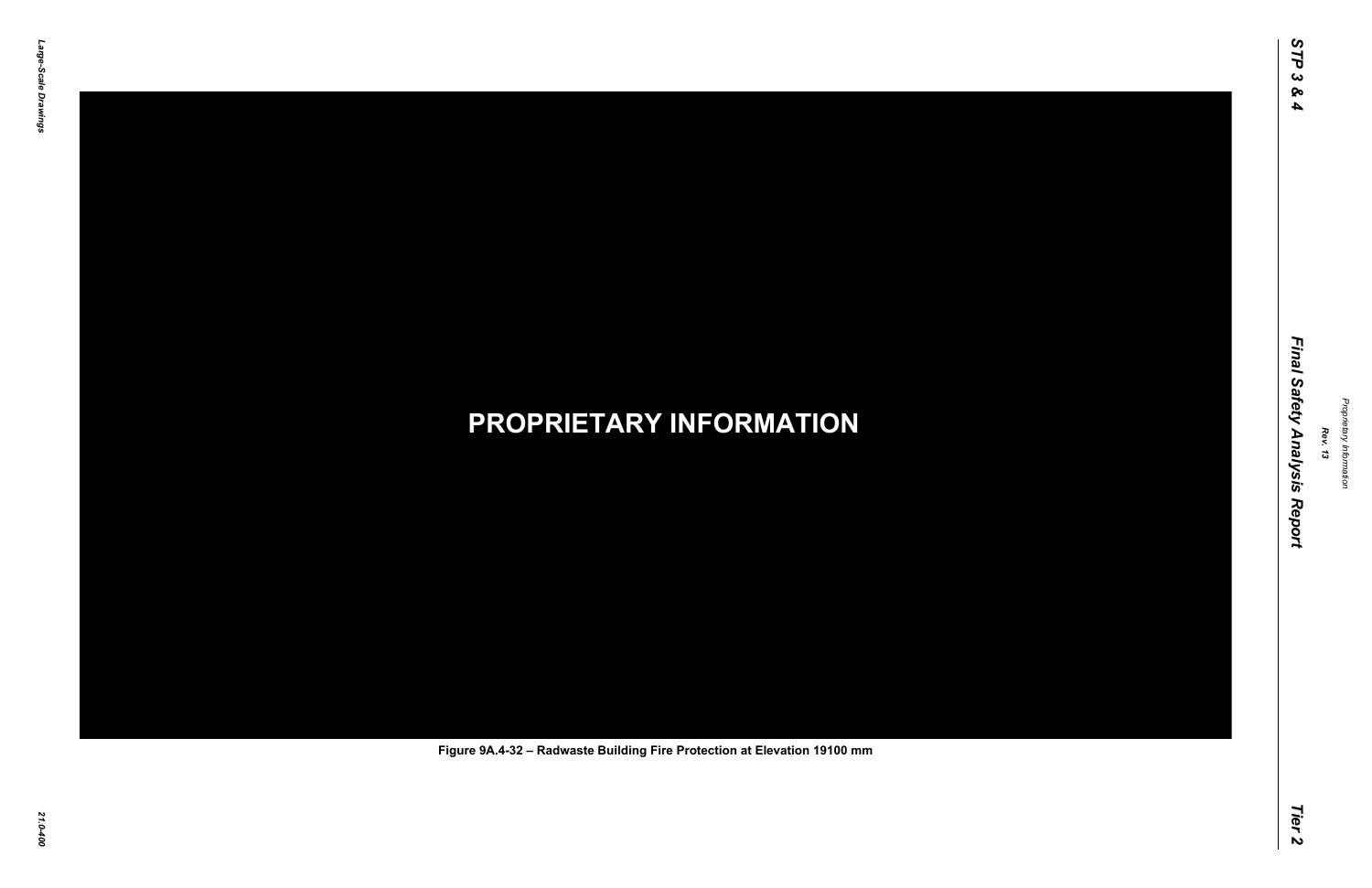# *21.0-401* **PROPRIETARY INFORMATION Figure 9A.4-33 – Turbine Building Fire Protection at Elevation 38300MM**

*Rev. 13*

### *STP 3 & 4 Final Safety Analysis Report Tier 2* Final Safety Analysis Report